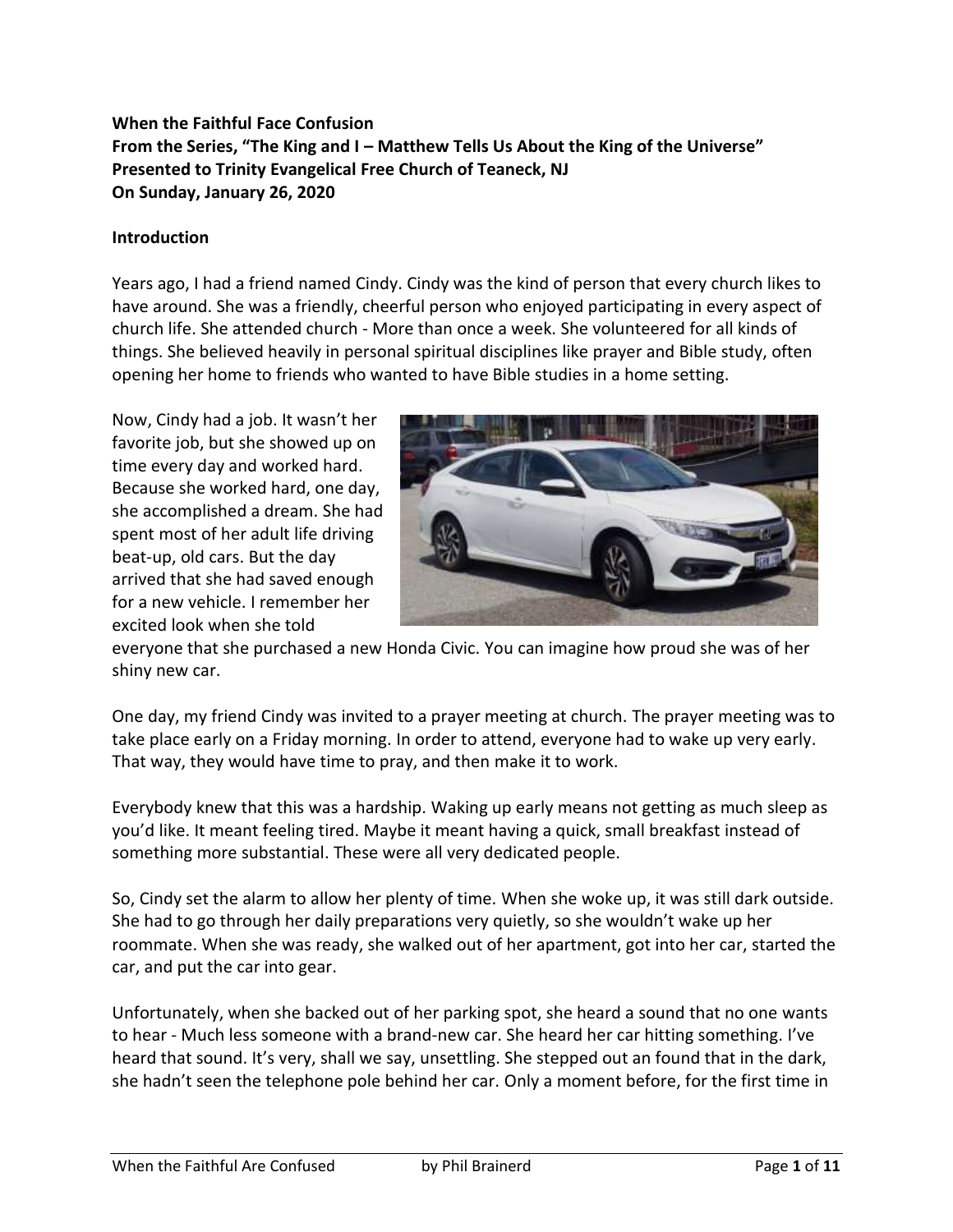her life, Cindy had an unblemished, shiny new car. After only owning it for a short time, she now had a car with an embarrassing big dent.

I ran into her at a church meeting soon after this. Someone asked her how her new car was. She sadly told the story. I still remember the way she finished the story. She said, "I'm doing everything I'm supposed to - Why did God let this happen to me?" She then added, "I mean, I was going to a *prayer meeting*."

Cindy was very confused. She was doing lots of things right. But, God allowed something painful into her life.

We're going to hit a tough topic today. There are many people like Cindy: People who are doing a lot of the right things, but who experience something painful. When that happens it's very confusing.

We're in our series, "The King and I – Matthew Tells Us About the King of the Universe". In this study, we're working through the Gospel According to Matthew. Today, our message is: "When the Faithful are Confused".

We're going to read about a man. A good man; a righteous man; a *faithful* man. We're going to learn that, even though he was a faithful man, God allowed something very painful and confusing to enter his life.

Do you ever find yourself confused? Well, listen as we read in Matthew Chapter 1.

18 This is how the birth of Jesus the Messiah came about: His mother Mary was pledged to be married to Joseph, but before they came together, she was found to be pregnant through the Holy Spirit. 19 Because Joseph her husband was faithful to the law, and yet did not want to expose her to public disgrace, he had in mind to divorce her quietly. (Matthew 1:18-19)

We're told in the opening verse of our passage that we're about to learn how Jesus the Messiah was born. We'll talk more about that in a bit. We're told that the mother of Jesus, Mary, was pledged to be married to Joseph.

## **Engagement and Marriage in ancient Jewish Culture**

In any culture, getting married is a major event. It's one of the big highlights of any person's life. People often look forward to it for their whole lives. Childhood stories are filled with images of a hero or a prince meeting a beautiful woman. And then they fall in love and live happily ever after. Many a young person imagines that someday they will be a happily married.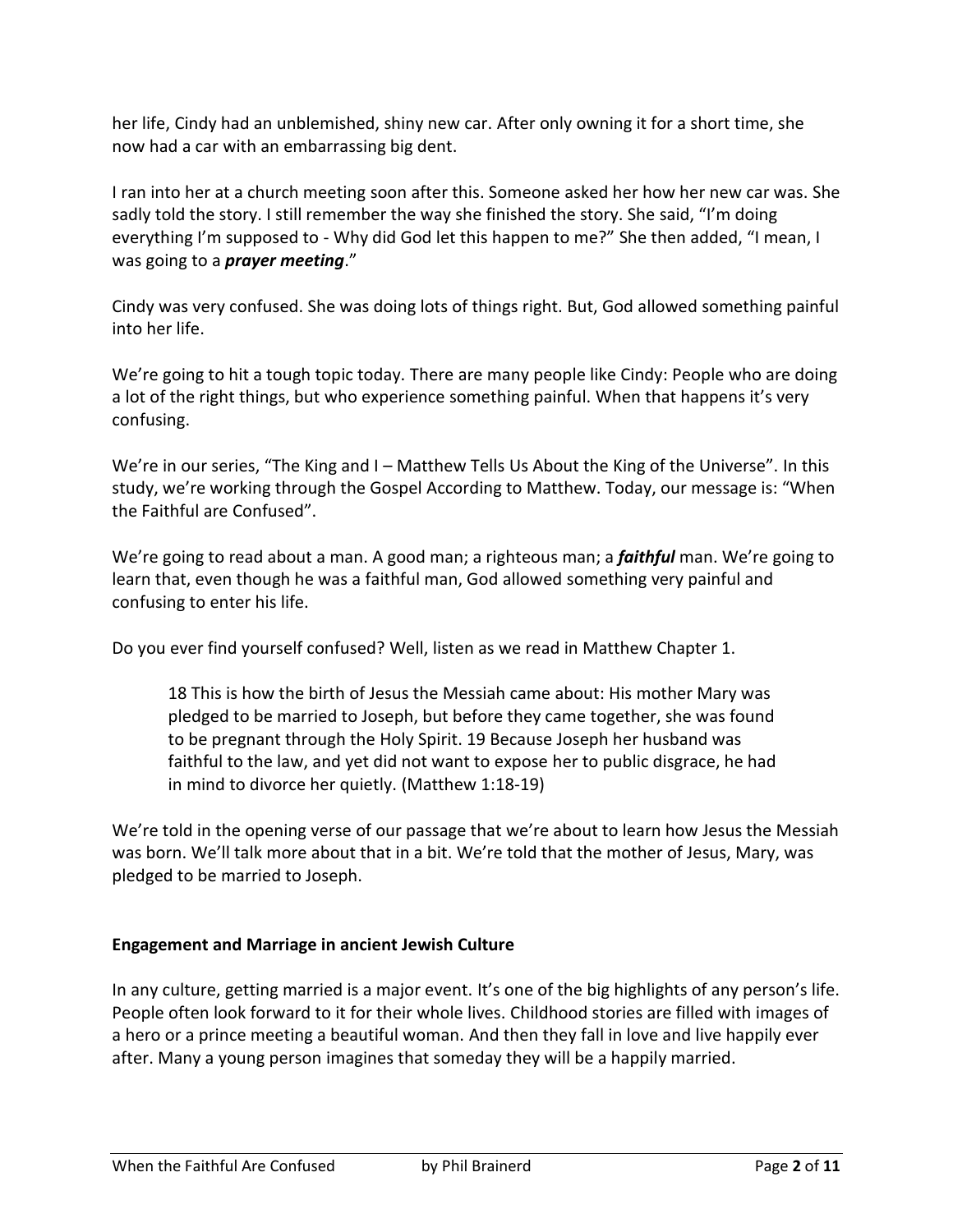This is especially true in Middle Eastern cultures. Marriages are usually arranged. Parents find matches for their children. When things are working right, parents work hard to find just the right young lady for their sons. The process can take a long time.

You can imagine how happy Joseph and his family would be on the day that they found this very special woman. You can imagine how much Joseph, and his family, and all his friends, would look forward to this big event.

But then, one day, Joseph hears something unimaginable. *His bride-to-be is pregnant.* Joseph knows that he's not the father. This, to him, and to most people, could only have one explanation. In modern language, we would say that Mary cheated on Joseph. She was unfaithful. To add insult to injury, Jewish culture was very strict about relationships between men and women. This was not common in Joseph's world.

## **Joseph's reaction**

Now, stop and think what must have gone through Joseph's mind. This is supposed to be the biggest event of his life. His family and he had worked hard to find the right person. This young woman, Mary, gave every appearance of being a righteous woman.

Most importantly, we're told in the text that we just read that Joseph was a man who was faithful to the law. Some translations say he was "just" or "righteous". My sources suggest that the NIV translation (that we read) captures the spirit of the text the best. Joseph knew well the Law of the Jewish people, and he had been faithful.

I could imagine Joseph going someplace private, and praying something like this: "Lord, how could you let this happen to me? I have studied your Law. I have done my best to follow it. This doesn't happen! Why me? Why did this happen to me?"

Joseph was in a bad spot. But, there is something that makes matters even worse.

## *Engagement vs. Marriage*

In our modern times, when people want to be married, they start by becoming engaged. Engagement means that two people *intend* to be married. Normally, couples get engaged, they make their plans, and then they have a wedding. In our modern era, engagements are important, but weddings are the big, *official* event. By "official", I mean legal. Prior to being married, if something goes wrong, either partner can leave the engagement. We call this "breaking the engagement". It's sad, but there is nothing legal required to do it.

Once you're married though, you have a legally binding arrangement. In order to be married, you must have legally registered documents. You must have a legally recognized official to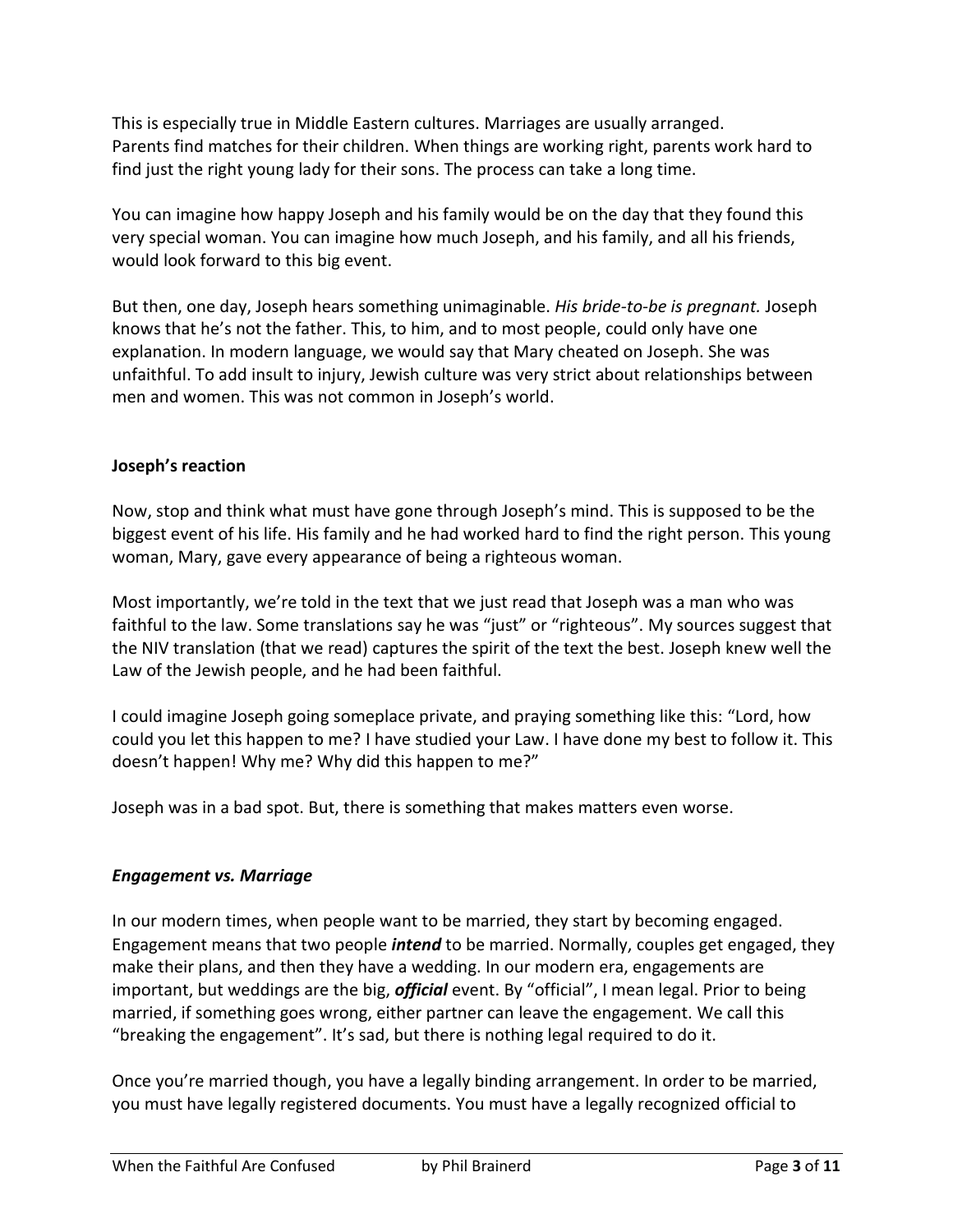manage the ceremony. If you want to leave a marriage, you must take legal action: You must officially divorce your partner.

In the Jewish world where Joseph lived, the legal arrangements were different. *Engagement was official.* Engagement, or betrothal, was the legal point where a marriage began. So, if something went wrong during the engagement period, you had to officially divorce your partner.

# **The Teaching of the Law on Infidelity**

So, here's Joseph. He thinks that he has been betrayed. He's very confused, because he has been faithful to the law.

The story gets more complex when you consider the teachings of the law for adultery. To quickly summarize: If two people are found to be in an inappropriate physical relationship and one of them is married to someone else, or in this case engaged, this is adultery. Here is the penalty for adultery:

If there is a man who commits adultery with another man's wife, one who commits adultery with his friend's wife, the adulterer and the adulteress shall surely be put to death. (Leviticus 20:10)

In our world today, people are sad when we hear about adultery. However, most people don't see it as severe. To God though, the gift of marriage is a sacred gift. Adultery is serious – very serious.

## **A serious problem**

So, Joseph is faithful to the law. The law says that adulterers should die.

Now, recall that the Roman Empire had invaded ancient Israel. Here's a funny thing about the Romans: The Romans didn't like the idea of local death penalties. If the leaders of a subject nation felt that someone should receive a death penalty, they had to approach the Romans for permission. And the Romans didn't think adultery was a big enough problem to warrant a death penalty. This was p*robably because they were like modern society today.*

This created a dilemma for the Jewish religious teachers, because the Law took adultery very seriously. *Certain kinds of evil were to be eliminated from the land.* Because of this, the next step for adultery was divorce. Maybe the Jewish people couldn't have a death penalty, but because adultery was so serious, perhaps they could do to a person emotionally what they were prevented from doing physically. So, some teachers of the day taught that divorce should be very public. It should be very loud and very painful. *People who committed adultery were to be made an example.*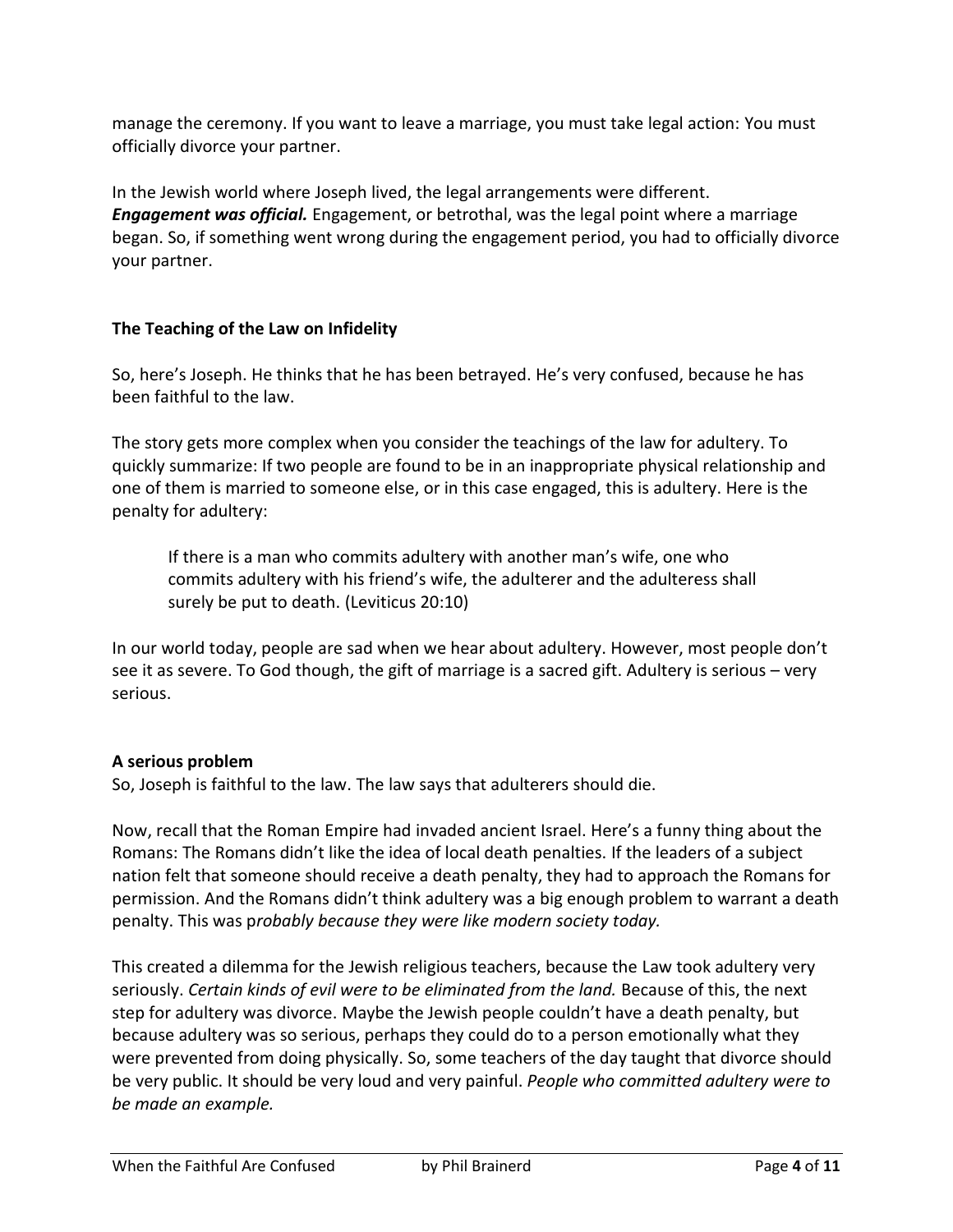So, once again, here's Joseph. He thinks that he has been betrayed. He's very confused, because he has been faithful to the law. He's angry, he's hurting. It would have been tempting no doubt to think, "I've been really hurt. The Law permits, maybe even commands that I take serious action against the woman who did this."

Nevertheless, there's something very interesting and unusual about this man.

In our last session, we mentioned that Matthew is setting up themes in the opening statements of his book. Themes that will become important later as we read. Here's one of those themes:

*The letter of the law vs. the heart of the law.*

As we just quoted, Moses made a statement saying that adultery was worthy of a death penalty. But here's something that was later said by the prophet Hosea:

For I desire mercy, not sacrifice… (Hosea 6:6)

Joseph believes that Mary has committed adultery. The Law says that she should be divorced. But, the heart of the Law includes love and mercy. So, we're told that Joseph considers divorcing Mary, but he's going to do it privately, quietly, so he won't destroy her.

Jesus will later quote the verse from Hosea that we're looking at. But Joseph had a sense of it much earlier. This gives us an insight into what a special man he was. *A man fit to do something very special.*

So, how does God respond to this man Joseph? -A faithful man who believes a tragedy has entered his life. -A man who is confused by the events surrounding him.

Let's read more in Matthew 1.

#### **God let's Joseph in on his plan and shares important principles for us.**

20 But after he had considered this, an angel of the Lord appeared to him in a dream and said, "Joseph son of David, do not be afraid to take Mary home as your wife, because what is conceived in her is from the Holy Spirit. 21 She will give birth to a son, and you are to give him the name Jesus, because he will save his people from their sins. (Matthew 1:20-21)"

How does God react to the pain and confusion of Joseph? In this case, God reacts in a powerful supernatural way.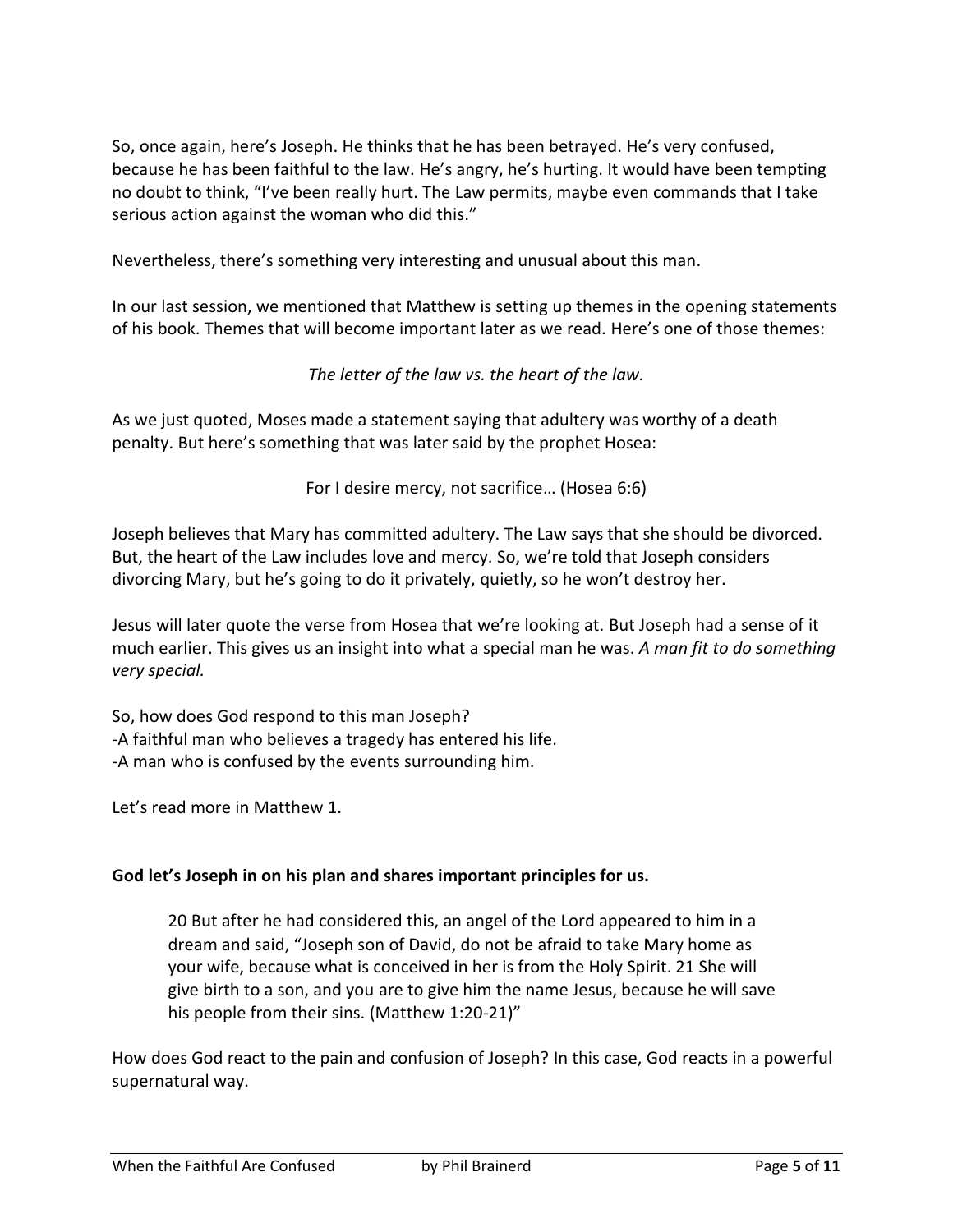Before we get too far, let me mention that powerful supernatural interventions are not common. It would be fair to say, "This is all well and good, but how does this apply to me?" Hang in. Although this situation is unusual, I believe there is a principle here for all of us.

Let me explain: God sends an angel to Joseph. The angel speaks to Joseph in a dream. The angel gives some important details about the birth of Jesus, but here's the over-arching principle: The angel really is saying two things:

- This is not what it seems.
- There is something much bigger going on.

God is saying to Joseph, "I have not missed your faithfulness. Far from making you a victim, I am about to give you an awesome privilege. I will use you for something great. Mary is not a sinful woman – she is a righteous woman. Because Mary is righteous, I am rewarding her. Because you are a faithful man, I am about to reward you. I will allow you both to have the awesome privilege of participating in my world-changing plan."

God is telling Joseph that, because of his faithfulness, he is being allowed to watch the unfolding of an unimaginable display of God's power. The child in Mary's womb did not come about by any human action. It was caused in a way that had never happened before, and never happened since. What was conceived there was "From the Holy Spirit".

The angel says to Joseph, "You Joseph will take Mary home as your wife." Then, the angel tells Joseph who this child will be. He tells Joseph to give the child the name "Jesus". The Hebrew name, "Jeshua", that we pronounce today as "Jesus", is a word the means, "God is Salvation". *This child, Joseph is told, will save his people from their sins.*

# *So, Joseph is told that the situation is not what it seems. There is something much bigger going on.*

Now, if it wasn't amazing enough that God performed such a miracle, he then goes on to let us know that this was all announced as part of his plan.

22 All this took place to fulfill what the Lord had said through the prophet: 23 "The virgin will conceive and give birth to a son, and they will call him Immanuel" (which means "God with us"). (Matthew 1:22-23)

## **Yet another prophecy fulfilled**

Matthew uses this phrase: "All this gook place to fulfill what the Lord had said". He uses it a number of times in Matthew. His closest friends, the Jewish people, knew about these prophecies. I said this before, and I'll say it many times as we work our way through Matthew: *Matthew wanted his friends to know that God is powerful, and God is faithful.*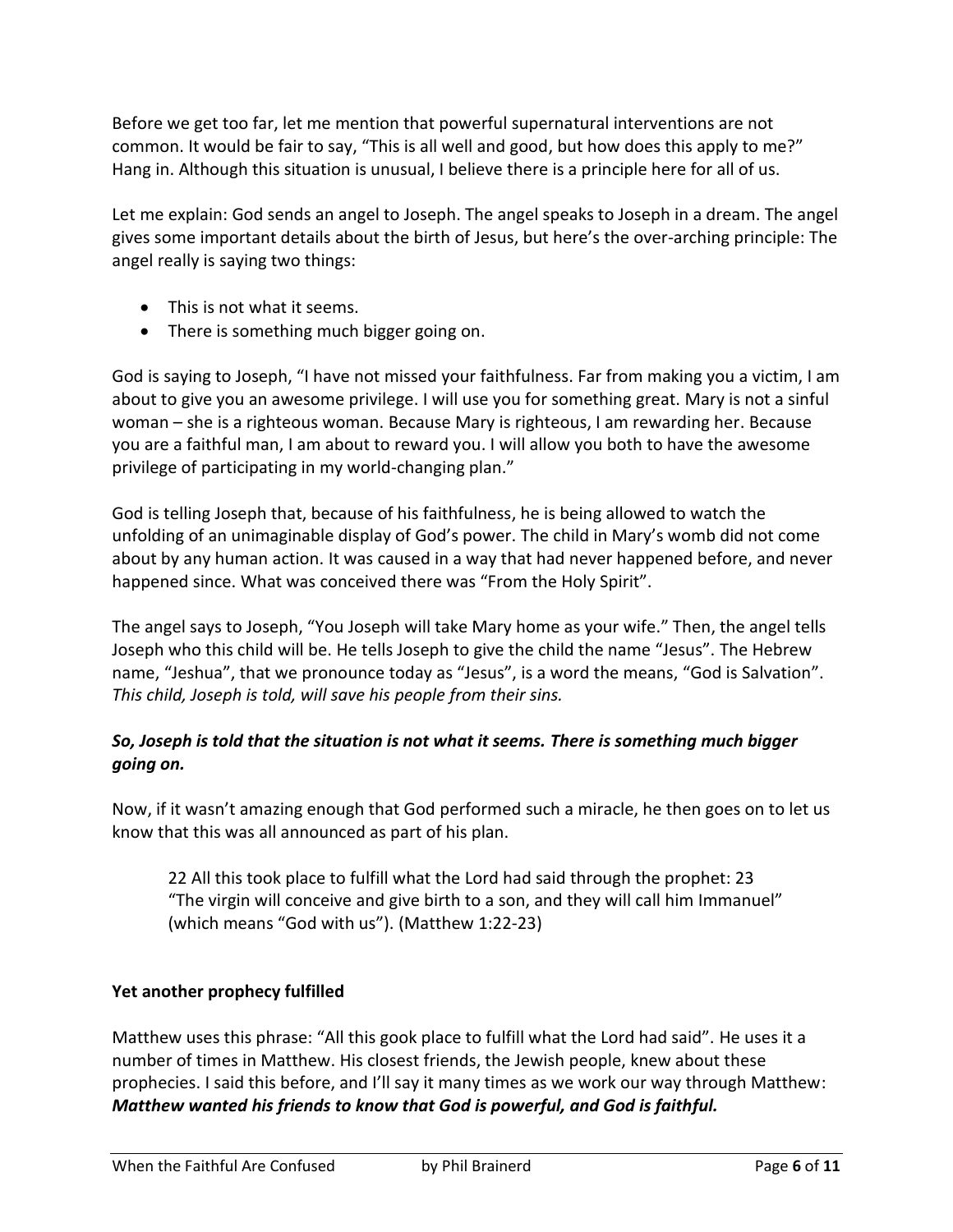God shows us his power and faithfulness through fulfilled prophecy. Yet one more time, Matthew points out that God did not merely perform great miracles through Jesus, he *predicted* his actions centuries before. The prophecy that Matthew quotes here was given by Isaiah. Isaiah lived around 700 years before the time of Christ. So, God can say that something will happen 7 centuries in advance, and he can control all the events from the time he says it, to the time it takes place. That requires great power, and great faithfulness.

Let's read the rest of the story. It ends with a surprising twist.

24 When Joseph woke up, he did what the angel of the Lord had commanded him and took Mary home as his wife. 25 But he did not consummate their marriage until she gave birth to a son. And he gave him the name Jesus. (Matthew 1:24-25)

So, Joseph, being a faithful man, obeyed and did what the Angel told him. He took Mary home as his wife. Now, here's the important twist: *We're told that he did not consummate the marriage until she gave birth to a son.* Because of this, neither Joseph nor Mary had any doubt where the child came from. Because of this action, we too have no doubt.

This must have been very hard for Joseph. Again, God chose a special man to take care of young Jesus and his mother Mary.

I'm going to share some important points in a minute but let me linger here. There are times when we must share the fact that we disagree with some faith groups. The Catholic Church believes that Mary was a perpetual virgin - She never had relations with a man. We powerfully disagree with this. It says here that Joseph did not consummate the marriage *until* Mary gave birth to a son. The language here indicates that he eventually did consummate the marriage. Later, the Gospels include stories about the brothers of Jesus. This would make perfect sense if Joseph and Mary had more children together.

Our Catholic friends would say that these were children of Joseph from a previous marriage. There is nothing in the text of the Bible to indicate this. We in evangelical circles would suggest with all due respect that the Catholic church has a distorted view of both Mary and marriage. This makes them grasp for straws when they run into clear indications that their doctrine doesn't match the scriptures.

Those are topics for another day. For now, let's see how this is important to us.

#### **Why this is important to us**

Why is this important for us? Because lots of people are confused.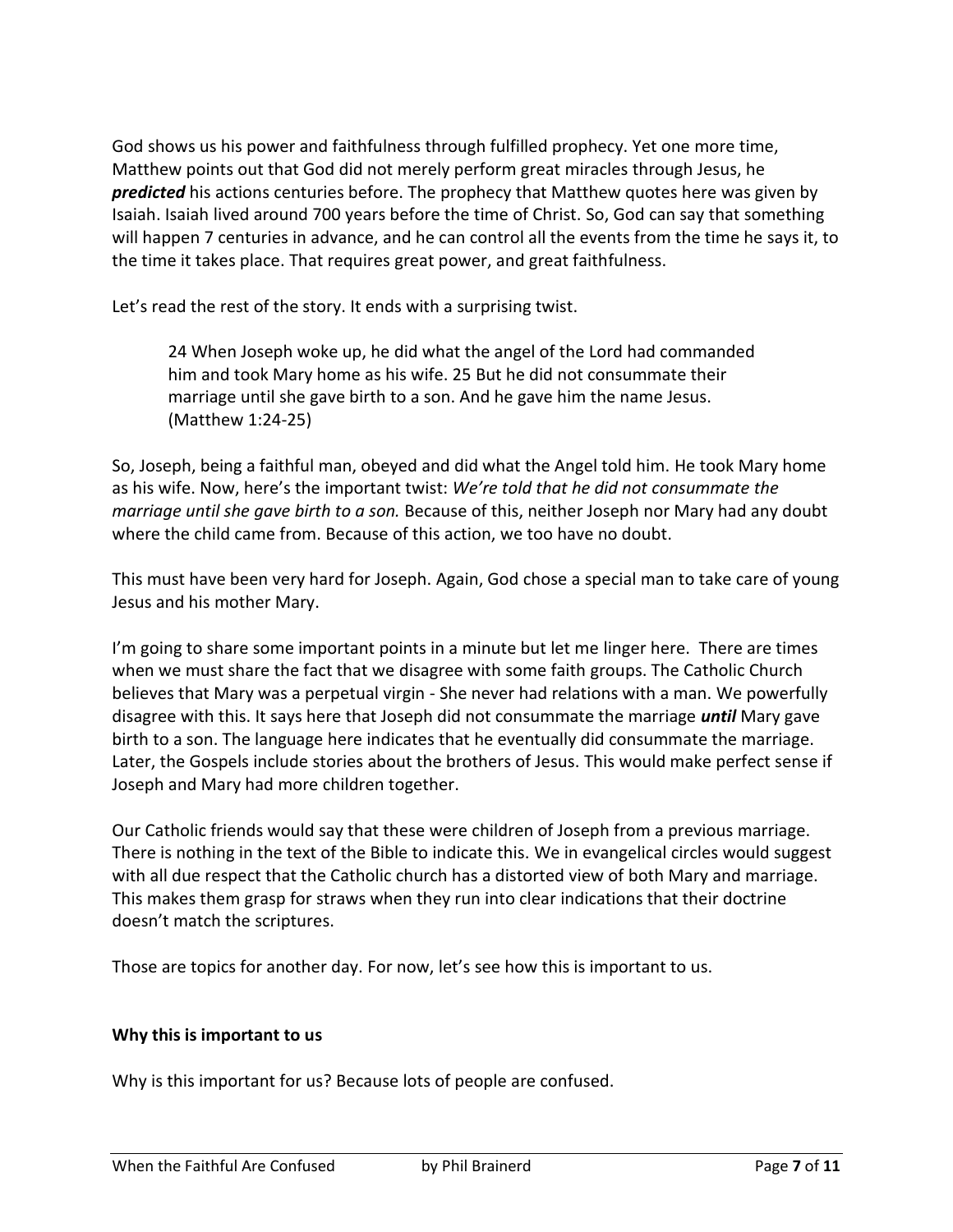### *Let's learn about how we can handle confusion like this.*

In order to handle confusion, let's look at the two things that the angel said to Joseph.

- **This is not what it seems.**
- **There is something much bigger going on.**

I would like to suggest to everyone that this happens to all of us more than we know. One of the biggest things you need to handle this principle is *time*. We need to give God time to show his power and faithfulness.

#### **Three Situations where the principles apply**

Let's look at three kinds of situations where this happens.

### **Situation 1: This is not what it seems. Example: The Virgin Birth**

The Virgin Birth is a symbol of the power of God. It's a core belief for any Christian.

For years, unbelievers mocked Christians. They said things like this: "You stupid Christians - Stupid, Stupid, Stupid. Your faith contains fairy tales like the virgin birth. Don't you know that such a thing isn't possible? Don't you believe in basic science? You stupid Christians need to start listening to science and give up on nonsense like the virgin birth!"

#### *Because of hits, it may have seemed to some that science disproved faith in the bible.*



Then, something happened in 1978. The first "test tube baby" was born. Scientists found that, using a special technique called "in vitro fertilization", people could have a child born a very unusual way. *They could bypass the normal process.* Now, this technique does involve a father, but it was the start to a whole world of possibilities. *It turns out that human children can be born in unusual ways.*

Today, science goes much further: we talk about genetic manipulation. Not only will children be born in unusual ways, we're told, but we'll be able to control qualities like intelligence, strength, and a whole host of other things.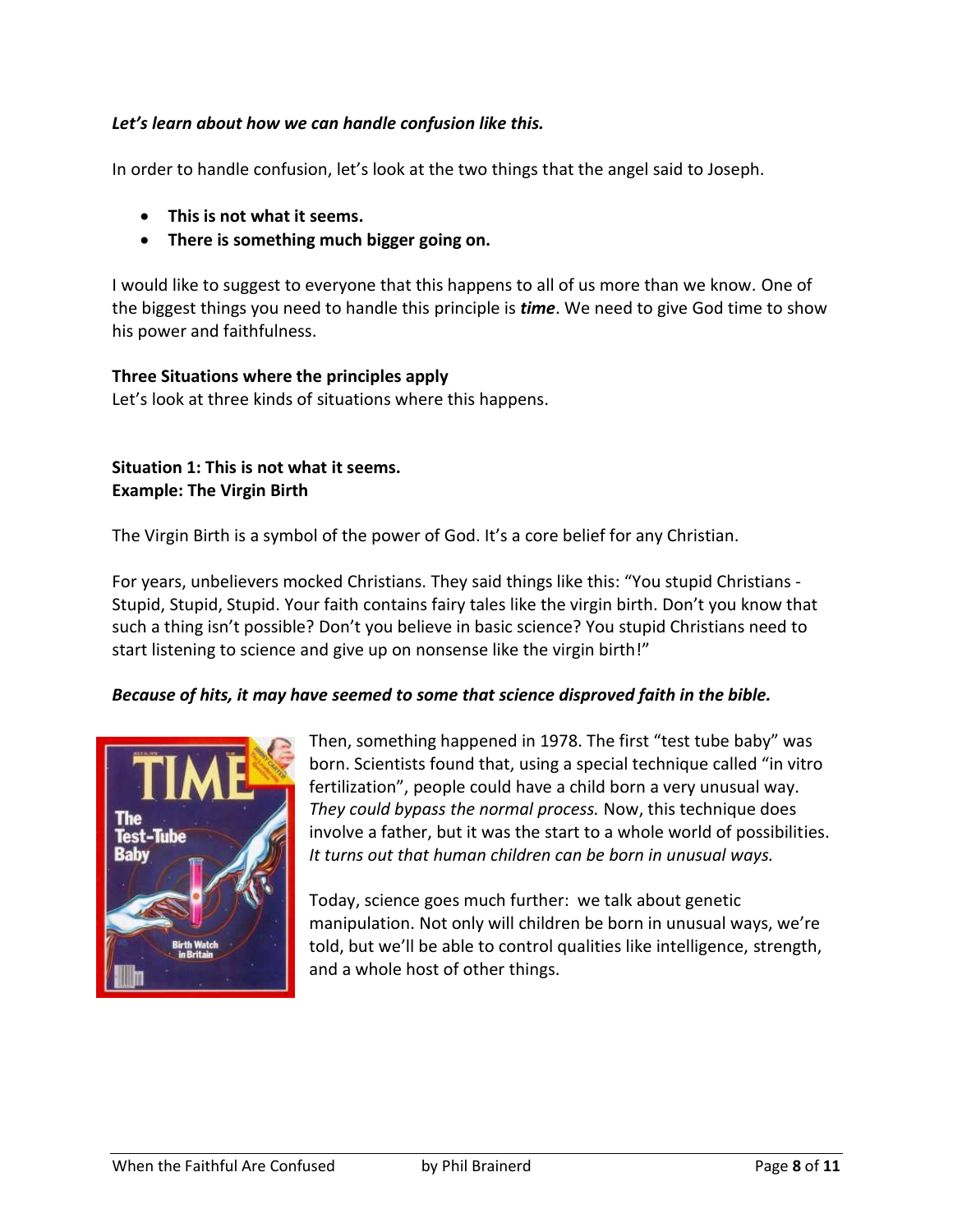Now, for us, God can do thing much bigger than our best scientists. But for now, let's understand that for years, Christians were told that the children being born in an unusual way, a way that bypassed the normal process, was unscientific, and that we were stupid to believe in such things. All this changed with a change in Science.

Now, did the world say, "Hey everyone, guess what? We were wrong! As it turns out, the Christians aren't stupid for believing in things like a virgin birth. Hey, you Christians, we're really sorry!"

No, that didn't happen.

For all our young people in school: Sometimes, you will be told that science disproves the Bible. Guess what? Science has a funny way of changing its mind. Science does that a lot. In fact, many times, Science turns out to prove that the Bible is true.

I call this the "spiritual vacuum period". A "spiritual vacuum period" is the time that occurs between two events.

- Event 1: someone shows you "compelling evidence" that the Bible is not true.
- Event 2: You find out that the "compelling evidence" has been discredited.

So, remember: Things are not always as they seem. There is something much bigger going on. Give God time to show his power and faithfulness.

#### **Situation #2: It seems like you're the victim of a random universe.**

In the case of Joseph, it looked like Mary had been unfaithful. This turned out to be wrong. But sometimes, real problems come into our lives. Sometimes our spouse really is unfaithful. Sometimes people close to us get sick; really sick. Sometimes evil people steal from us. The list goes on.

The problem is that when we face these things, the world tells us that we are victims of a random universe. Or worse, we are victims of an incompetent God. The world tells us to become angry. The world tells us to despair.

Here's what God tells us:

Even though I walk through the valley of the shadow of death, I will fear no evil, for you are with me; your rod and your staff, they comfort me. (Psalm 23:4 (ESV))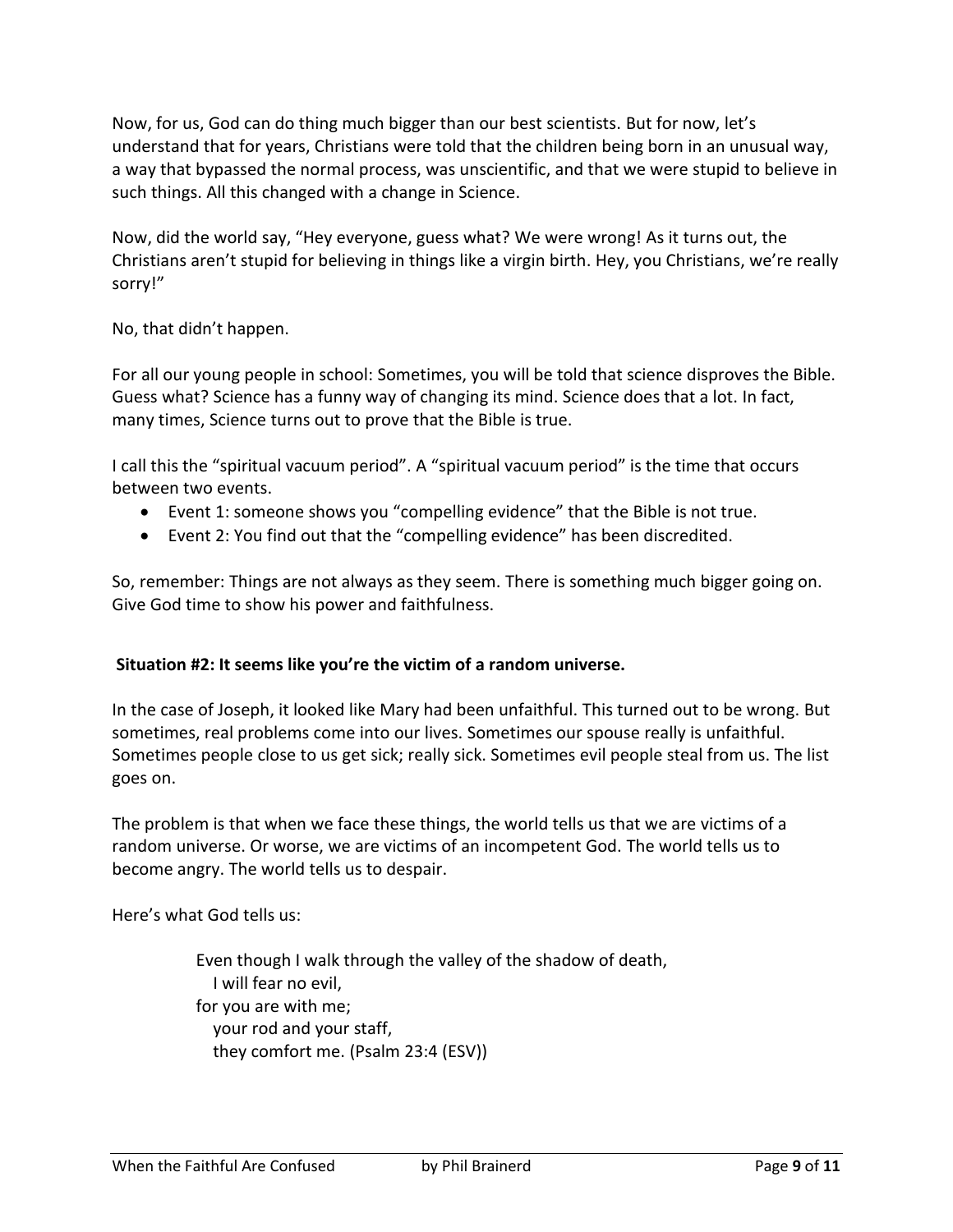Remember, God said to Joseph, "I have not forgotten your faithfulness - It's because of your faithfulness that I'm giving you a special job."

Can I ask you to consider something? Maybe God has brought a person into your life who really needs you. That person needs a special person to care for them. They need a faithful person to love them with the love of Christ. Sometimes they need this for a long time. Maybe God chose you, because you have that special ability? It can be hard sometimes to care for a hurting person. Lonely, too. But remember, when you are obedient to God, he walks with you.

This is not what it seems. You are not a victim of a random universe or an incompetent God. There is something much bigger going on. Give God time to show his power and faithfulness.

# **Situation 3: It seems like God doesn't care.**

This may be an extension of the previous situation, but we'll give it its own place. Recall, the angel said something very important about Jesus.

…he will save his people from their sins. (Matthew 1:21)

Jesus confused a lot of people in his day. Many people in the time of Jesus thought that the Messiah would be a political leader who would free them from the Romans. When Jesus didn't immediately kick out the Romans, those people were confused. There will come a day when Jesus will come to the earth to wipe out all injustice. But that day is in the future. In this advent, his first advent, Jesus came to save people from their sins.

Let's say you visit a doctor. The doctor discovers something - a cancerous growth. If this happens, the doctor will do something; They'll send you to a surgeon who will cut out the cancer. Understand this: *Cutting out cancer is painful.*

Sometimes, God allows painful things to come into our lives, not because he doesn't care about us, but because he does. He loves us. He cherishes us. Because he cherishes us, he doesn't want to leave the cancer of sin in our lives.

It's sad, but we may need the painful experience to make us face our sin. Sometimes, the sin is close to the surface, and it only take one cut to remove it. Sometimes though, the sin is buried under years of foolish choices and idolatry. In this case, Jesus, the expert surgeon, may have to do a lot of cutting. It may take a lot of pain before we are free.

I have heard more than one story of a person who is brought low by things going wrong in their lives. Maybe they've broken the law, and they're in prison. There, they here the message of Jesus. They realize that they've done wrong and, they repent.